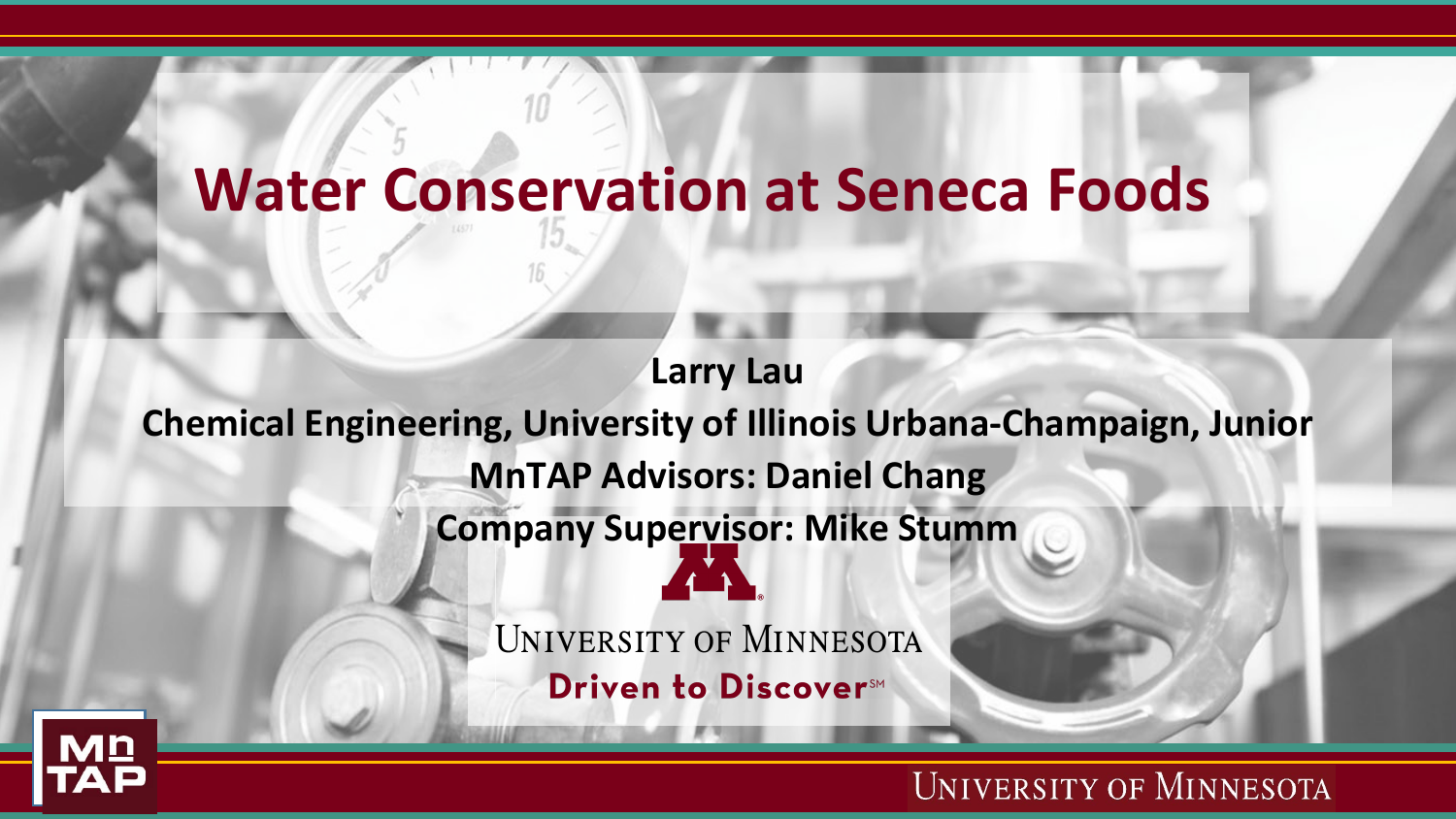# **Company Background**

- •**Founded in 1949**
- •**Originally Seneca Grape Juice**
- •**Worlds largest processor of canned vegetables**
- •**Headquartered in Marion, New York**
- •**Site: Glencoe, Minnesota**
- •**Major Products**
	- •Peas, Corn



#### **Farm Fresh Goodness Made Great**



Figure 1. Peas from truck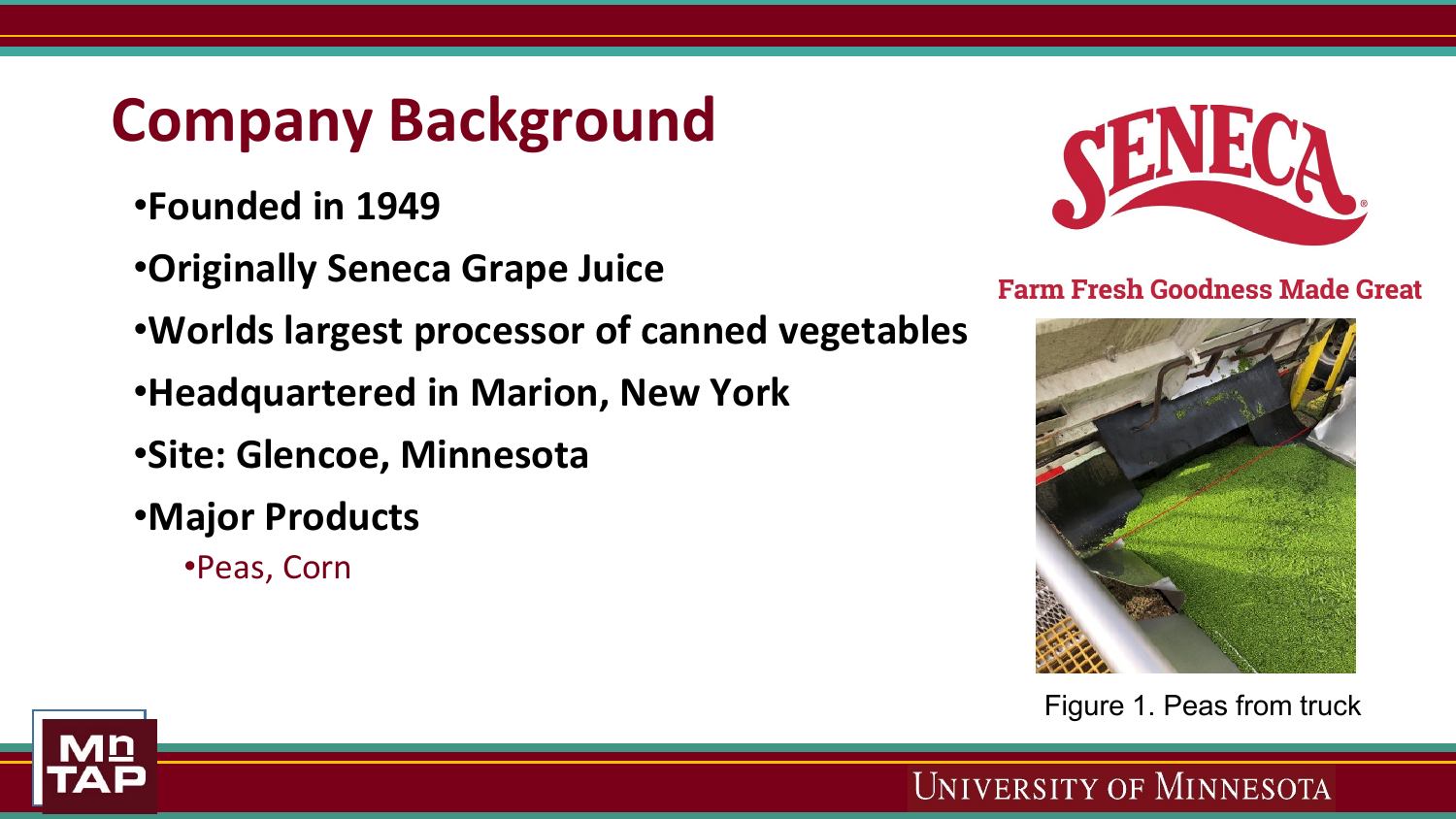# **Project Overview**

## •**Current Situation**

#### •Ponds are close to overflowing

•Wastewater to ponds annually: 221,000,000 gallons

•Maximum capacity of ponds: 292,000,000 gallons

•Water is not metered completely

## •**Goals**

•Reduce wastewater sent to ponds

•Track water usage throughout the plant



Figure 2. Seneca Stabilization ponds

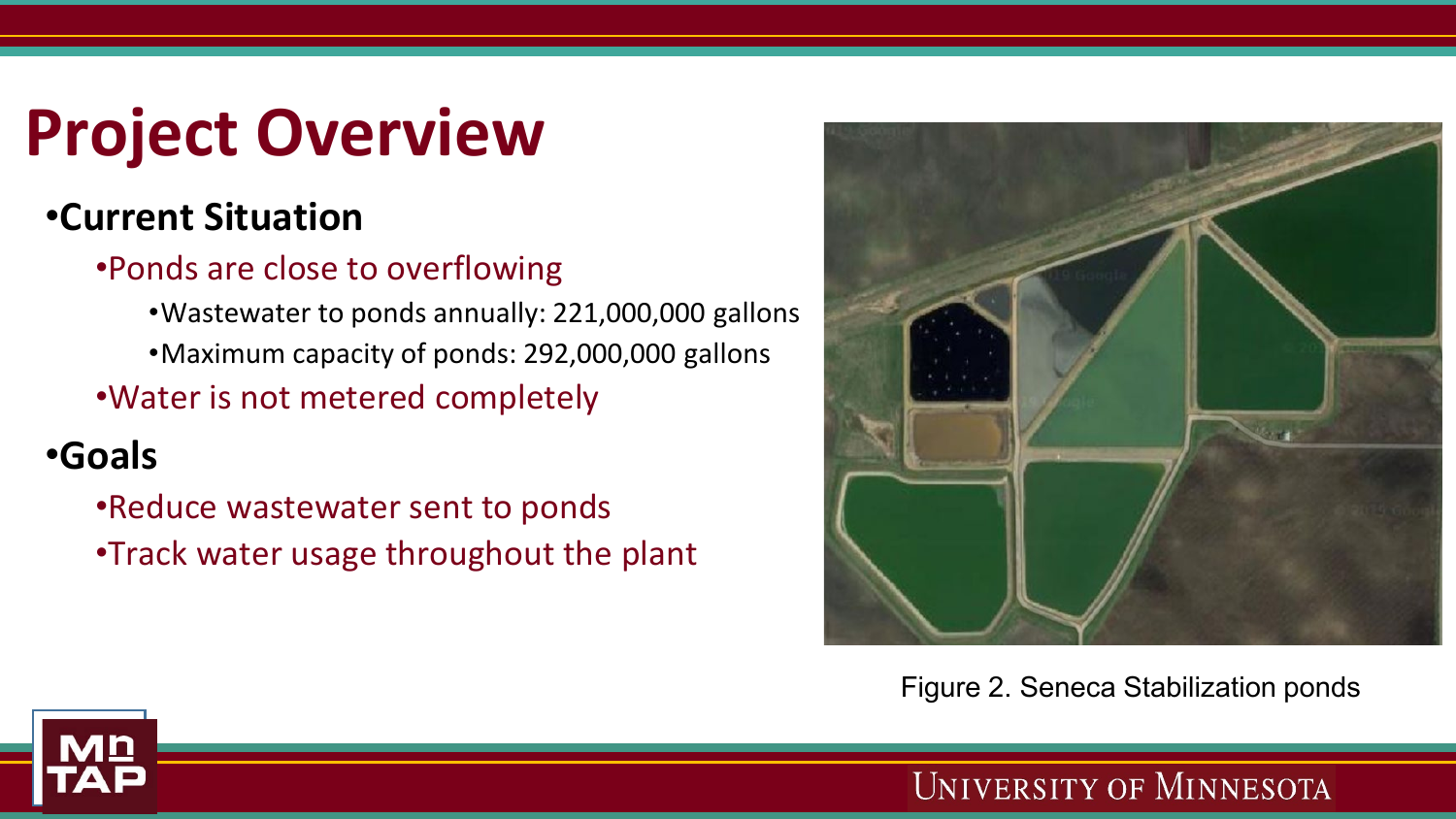## **Process Overview**



Figure 3. Pea production diagram

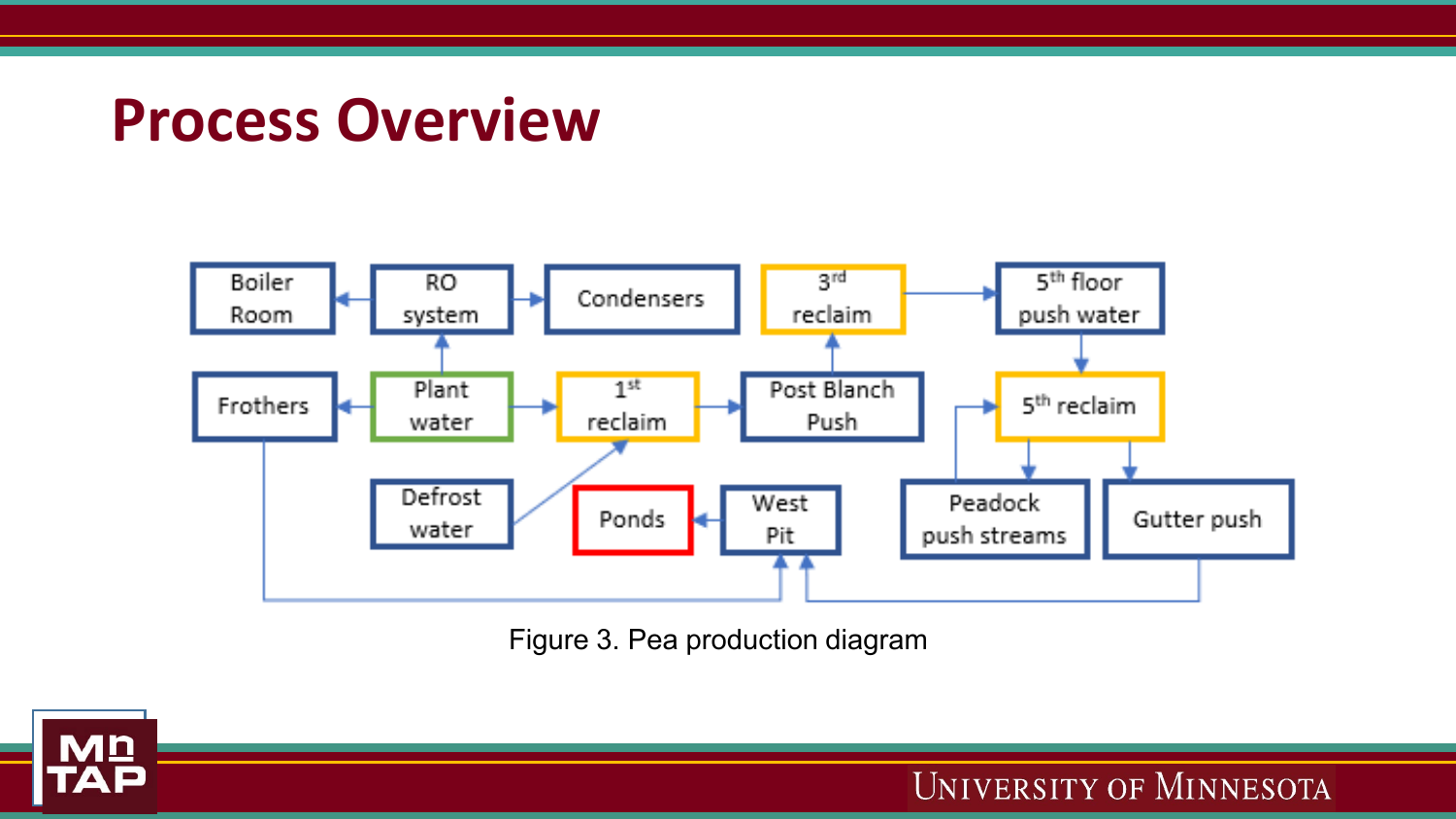# **Approach**

- •**Map out water usage during pea production**
- •**Identify areas of plant water consumption**
- •**Assess areas where plant water is being lost**
- •**Estimate plant water being lost**
- •**Analyze and investigate solutions for reduction**



Figure 4. Dewatering belt

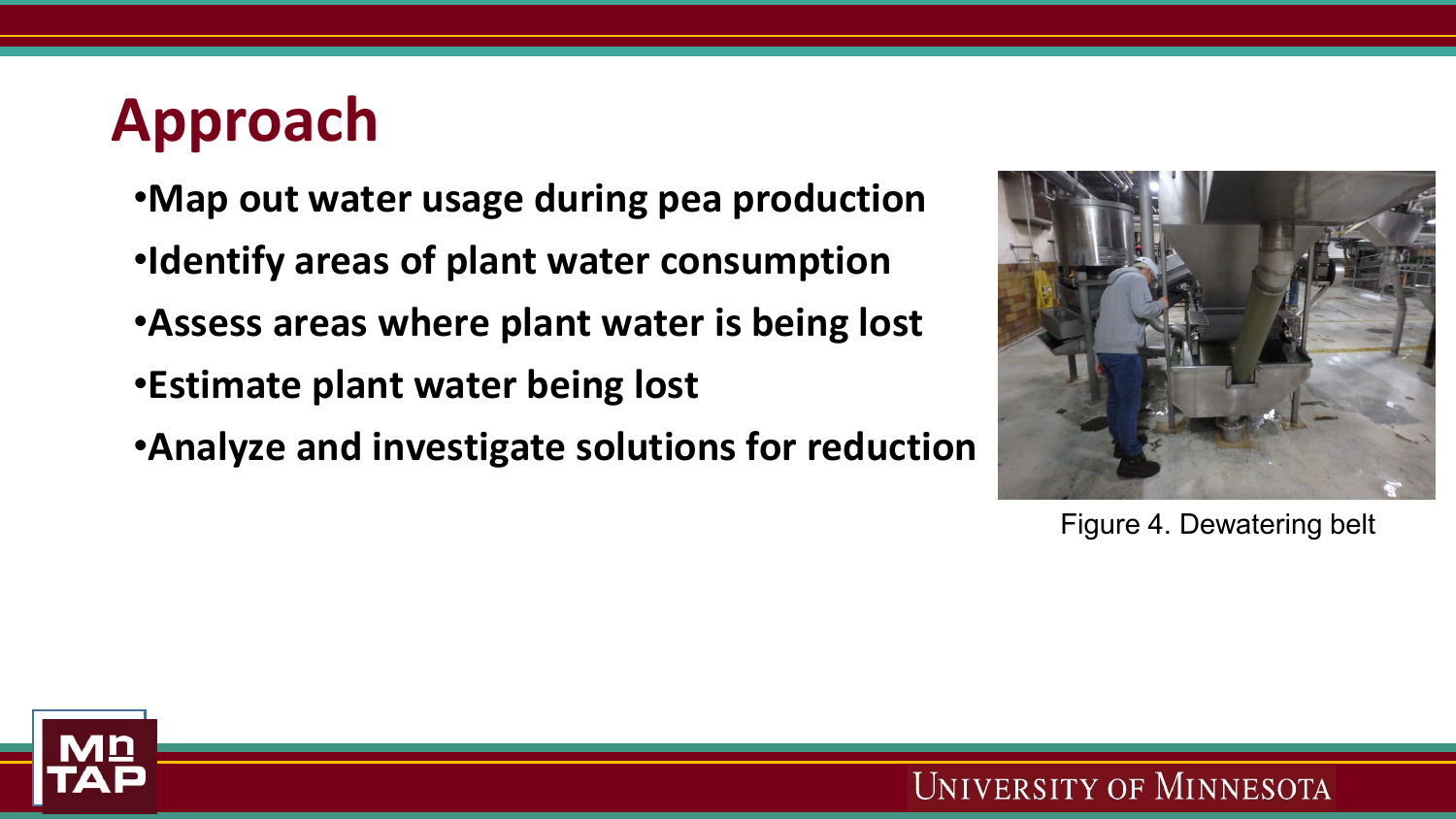# **Water Usage at Frothwashers**

- •**500,000 gallons of plantwater through system daily**
- •**Overflow of around 50%**

•**Cannot be reused due to frothing solution**

•**Annual Cost of \$5400**





Figure 6. Frothwasher diagram<br>Figure 5. Frothwashers



**UNIVERSITY OF MINNESOTA**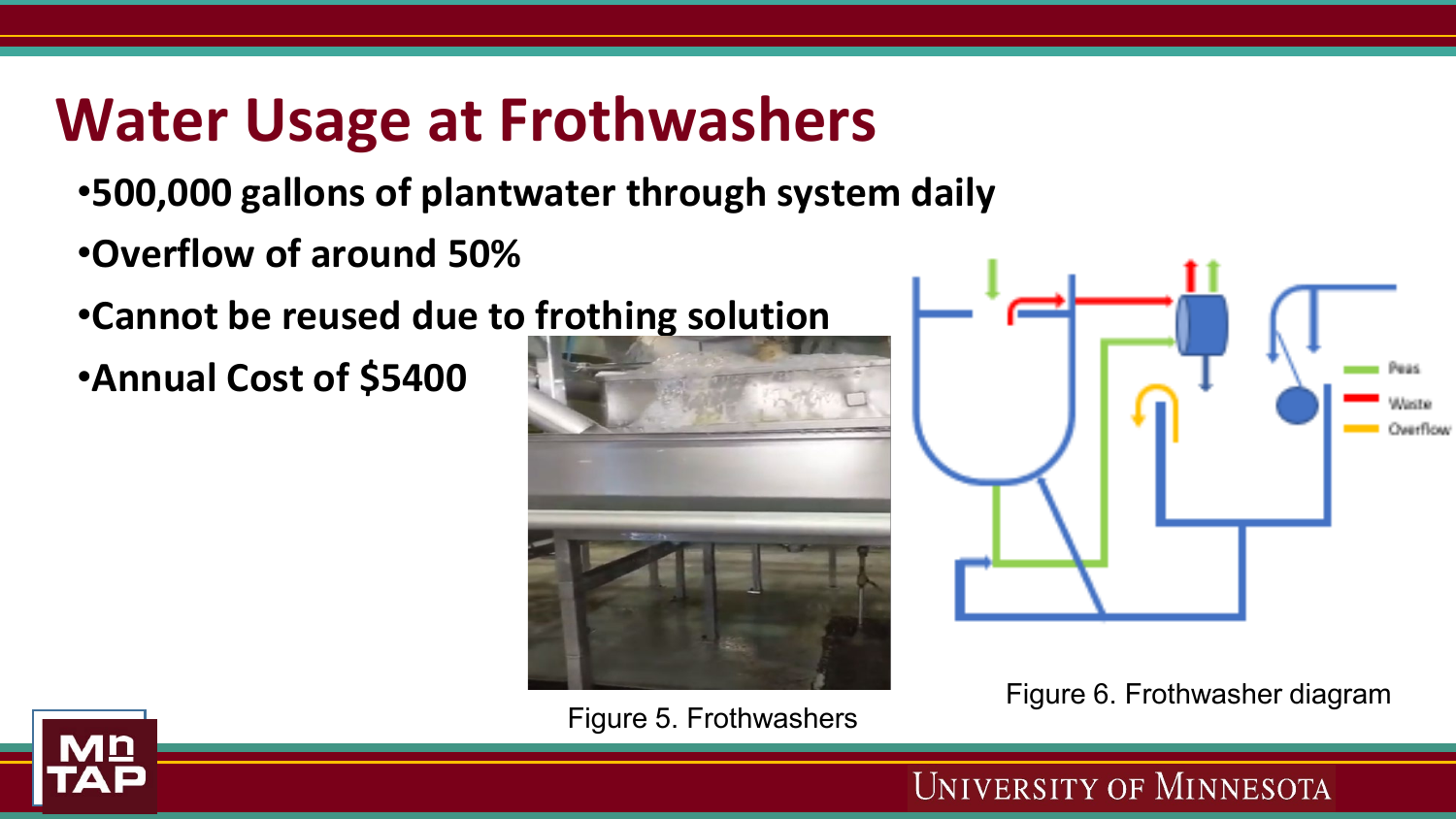# **Primary Recommendation**

## **Optimize Frothwashers Flow Controls**

- •**Adjust/Add floats**
- •**Replace broken valves**
- •**Add signage for fill valves**
- •**Increase splash guard height**



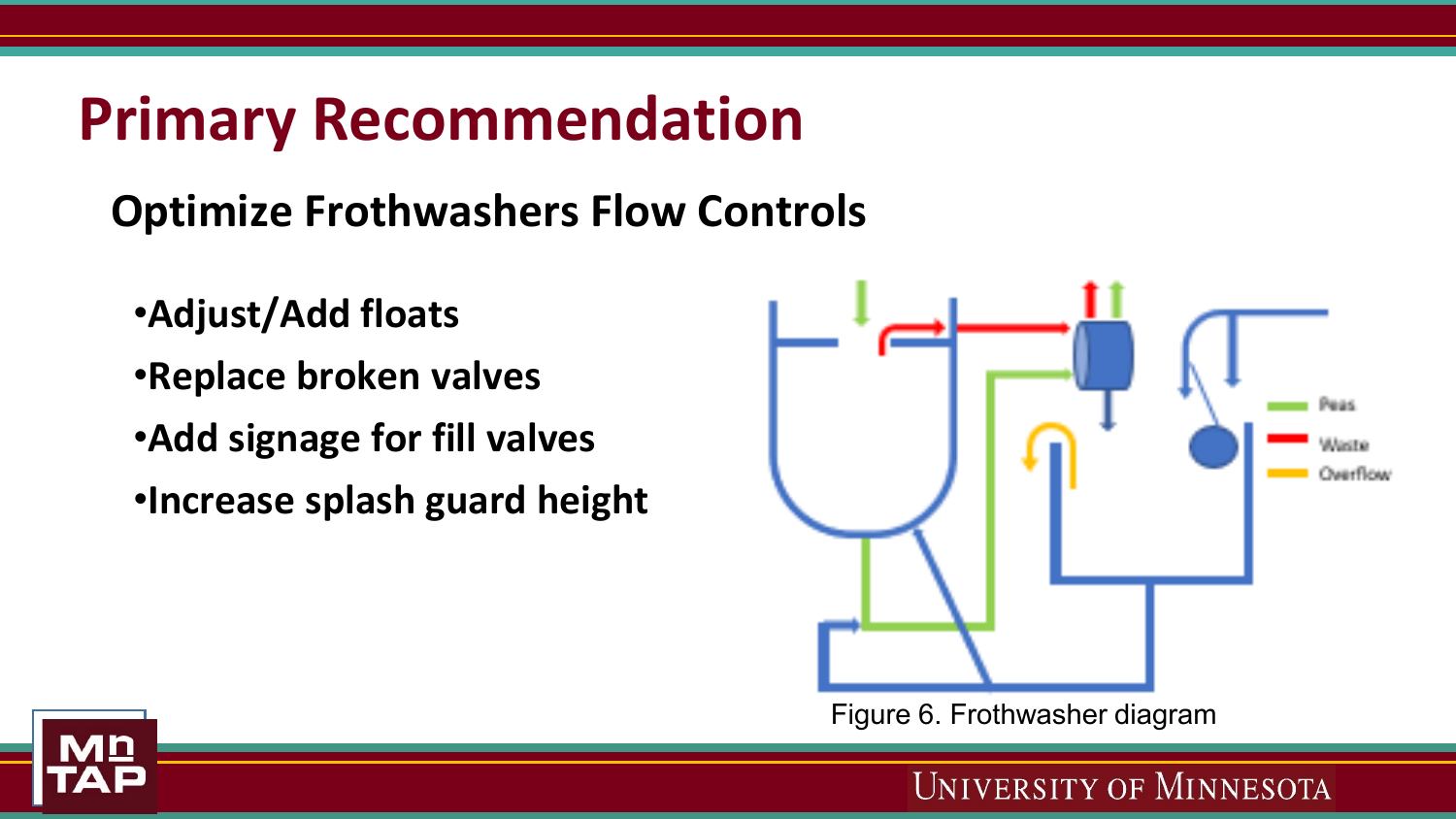# **Solutions**

| <b>Recommendation</b>                                    | <b>Annual reduction</b>    | <b>Total cost</b> | <b>Annual savings</b> | <b>Payback</b><br>period | <b>Status</b> |
|----------------------------------------------------------|----------------------------|-------------------|-----------------------|--------------------------|---------------|
| <b>Optimize Frothwasher flow</b><br>controls             | 28,000,000 gal of<br>water | \$2770            | \$5400                | 6 months                 | Recommended   |
| Replace nozzles on hoses and<br>adding signage           | 24,000,000 gal of<br>water | \$1330            | \$4640                | 4 months                 | Recommended   |
| Reduce flow of push water                                | 1,350,000 gal of<br>water  | -none-            | \$260                 | <b>NA</b>                | Recommended   |
| Readjust spray nozzles at the<br>5 <sup>th</sup> reclaim | 275,000 gal of water       | -none-            | \$50                  | <b>NA</b>                | Recommended   |
| Don't use hoses                                          | 550,000 gal of water       | -none-            | \$110                 | <b>NA</b>                | Recommended   |
| Fix leaks throughout the plant                           | 1,950,000 gal of<br>water  | <b>Unknown</b>    | $$1022+$              | $2.5$ years+             | Investigating |